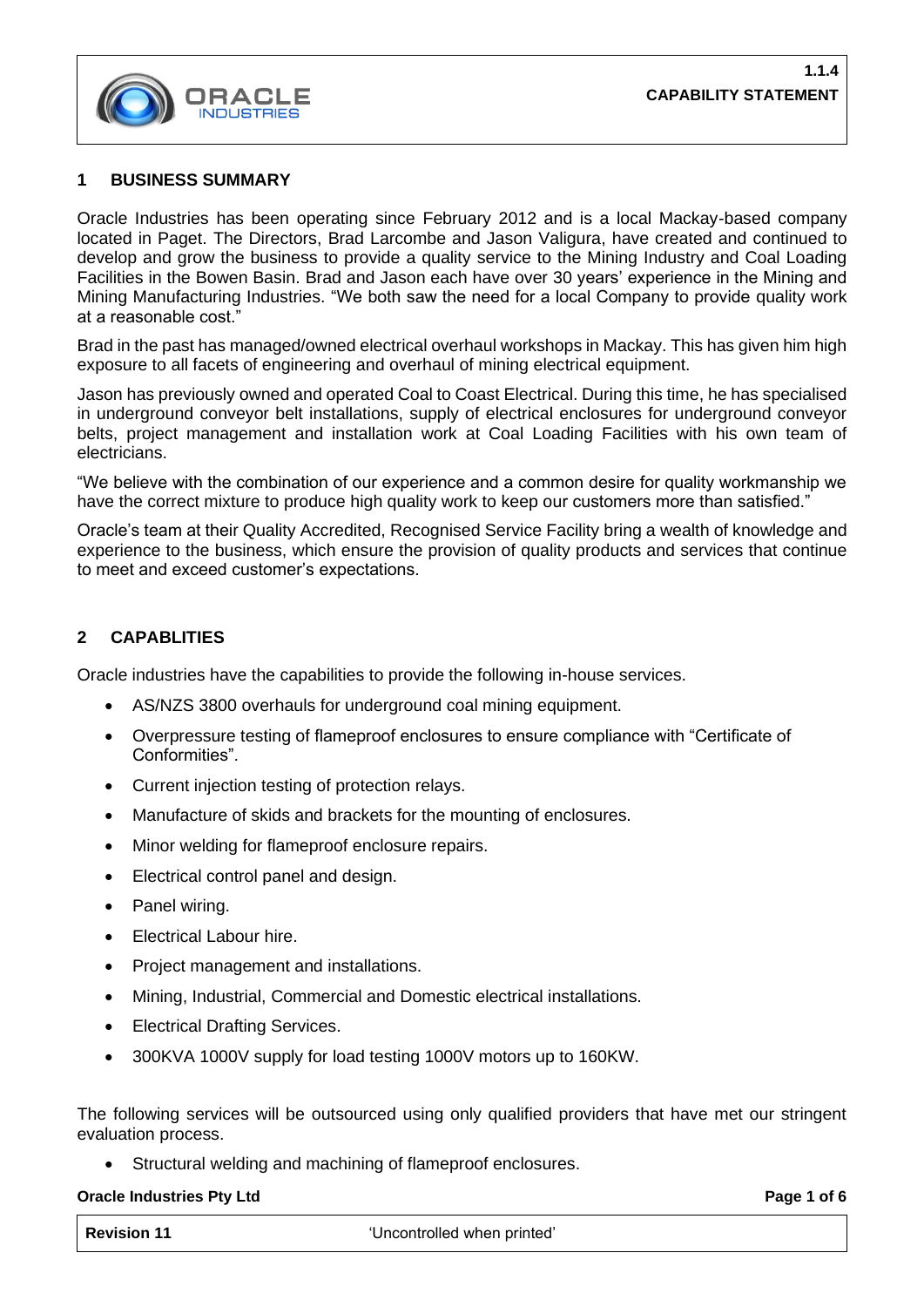

- Sand blasting, painting and powder coating.
- Sheet metal work.
- Galvanizing.
- Calibration of test equipment.
- Engineering, Arc fault calculations, IP testing of enclosures.
- High Voltage Cable Terminations and Testing
- Crane hire.

## **3 PROJECTS AND CLIENTS**

The following are some of the projects we have previously completed.

## **3.1 Aquila Mine**

- AS/NZS 3800 overhaul of FLP Auxiliary Fans GAF002, GAF003, GAF007
- AS/NZS 3800 overhauls of FLP Development DCB GDC101
- Various Site Introduction inspections
- Manufacture of IP Pressure & Flow Comms boxes

## **3.2 Dalrymple Bay Coal Terminal**

- R5, R6 Scoop coupling actuator upgrade
- Hazardous Area equipment installation audit
- Shiploader 3 Long travel VSD replacement upgrade installation.
- Shiploader 3 BLW, BSW & TCW VSD replacement upgrades installation.
- Rail Receival Noise Sound Monitor Installation.
- Berths 1, 2 & 3 cyclone Ului damage project management and repairs.
- Berths 1, 2 & 3 mooring light installation.
- MR2 & MR3 magnet installations.
- R3 Conveyor cable tray repairs 900M.
- L3 conveyor metal detectors install.
- SR5 slew bearing movement monitor proximity switch installation.
- SR2 LT VSD upgrade.
- S6, L5, L8 Conveyor scoop coupling actuator upgrade.

## **3.3 Dalrymple Bay Infrastructure Management**

- NQ06.02 Vessel drift detection project
- NO09.01 Offshore Long Travel Block project
- RL3 11kV centre point junction box installation Principle Contractor

#### **Oracle Industries Pty Ltd Page 2** of 6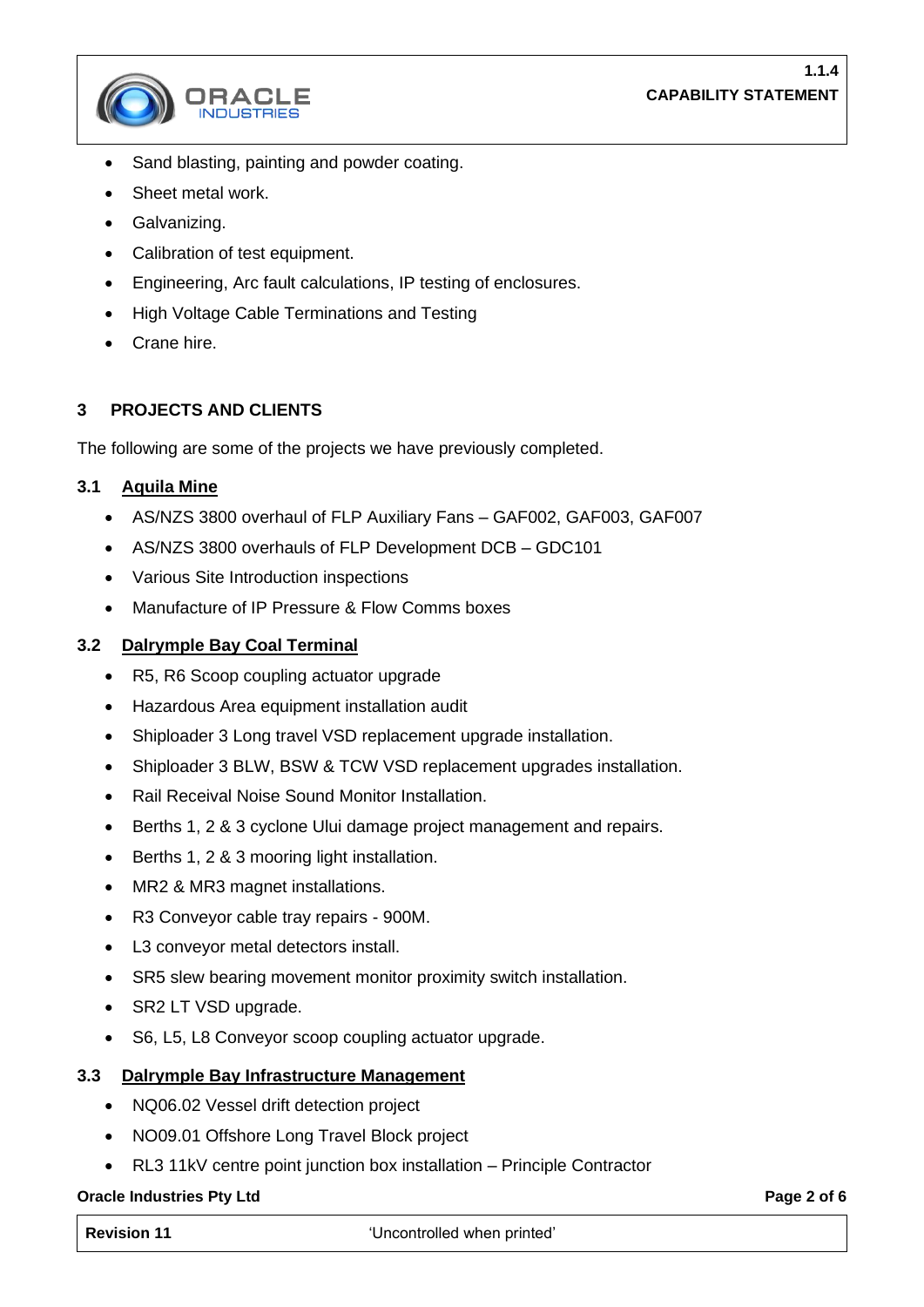

- ND04 RL3 Minor Services Agreement
- L1 conveyor spill tray electrical additions.
- NG06.02 S5 Conveyor Telemetry System and Emergency Stop Circuits Upgrade Principle **Contractor**
- NN02.03 Berth 1 Mooring Hook Load Cell and hook Remote Release Upgrade Principle **Contractor**
- NO02.03 Berth 2 Mooring Hook Load Cell and hook Remote Release Upgrade Principle **Contractor**

## **3.4 Grasstree Mine**

- Manufacture of control enclosures.
- AS/NZS 3800 overhaul of FLP Longwall DCB
- AS/NZS 3800 overhaul of various flameproof enclosures
- Overhaul of underground Pump Pods.
- AS/NZS 3800 overhaul of FLP substations

### **3.5 Grosvenor Mine**

- AS/NZS 3800 overhaul of FLP Auxiliary Fans AFK01, AFK03, AFK04
- Various Site Introduction inspections

#### **3.6 Kestrel Coal Mine**

• Overhaul and Repair of IP conveyor substation - TX3203

## **3.7 Moranbah North Coal Mine**

- Manufacture of control enclosures.
- Supply and overhaul gas monitoring vacuum pumps.
- Supply 22kVA back-up generator and changeover panel.
- AS/NZS 3800 overhaul of various flameproof enclosures.

## **3.8 Newlands Northern Underground Mine**

- Underground conveyor electrical installations, development and longwall.
- Manufacture of 4 outlet 300A IP66 DCB.
- On-site statutory inspections.
- Manufacture of control enclosures.
- AS/NZS 3800 overhaul of various flameproof enclosures.
- Longwall conveyor electrical installations
- Highwall Dips longwall conveyor electrical installation
- Trunk conveyor electrical installations
- Development conveyor electrical installations

## **Oracle Industries Pty Ltd Page 3 of 6**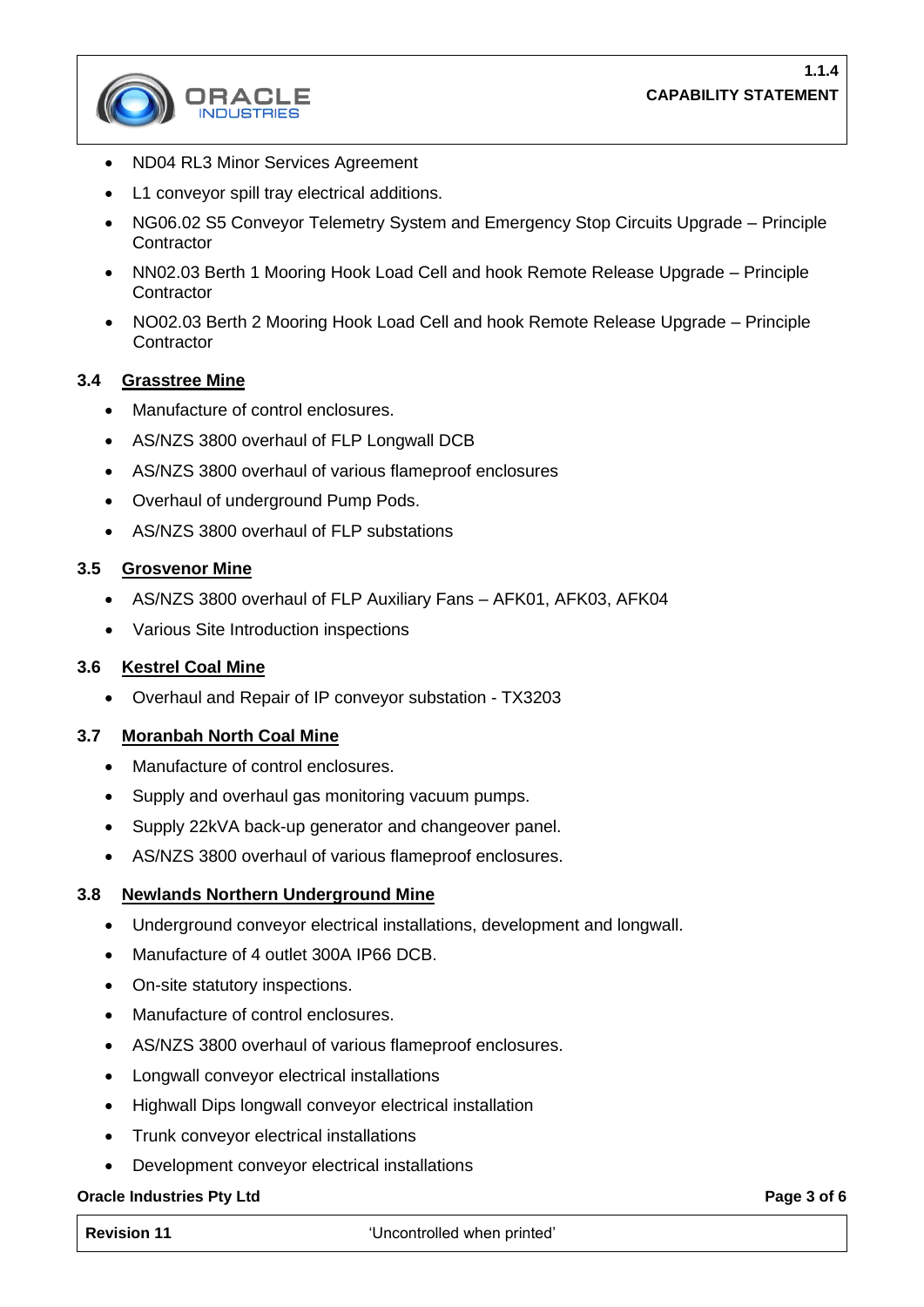

## **3.9 Oaky Creek North Mine**

- Overhaul and Repair of IP Lighting substations LT01, SS31
- Overhaul and Repair of IP Conveyor substation BS29

## **4 ACCREDITATION**

Oracle Industries is registered as a quality endorsed company with Simtars. Our quality system and procedures are accredited across Australia to ISO 9001. **Certification Number: SIMQ0004.**

Internal audits are performed to ensure ongoing compliance and continuous improvement to our systems and procedures.

A specific quality plan is developed for each of our projects and covers all aspects of administration and management, work methods, document control, inspection and test and compliance check sheets.

Our Quality System and the system instructions are subject to continual review and all users are able to electronically submit change proposals to the System Manager who distributes such requests to other users for review/comment/approval prior to any subsequent implementation.

The company prides itself on delivery of quality projects as evidenced by the recognition through numerous excellence awards and customer testimonials.

## **5 AS/NZS 3800 – OVERHAUL WORKSHOP**

Oracle Industries is a Recognised Service Facility under the ANZEx Certification Scheme. Oracle's Scope is for activities compliant to Standards AS/NZS 3800 Repair and Overhaul and AS 2290.1 Preoverhaul audit of Flameproof (Exd) Group I and Group II, Increased Safety (Ex e) Group I and Group II enclosures, Dust Ignition Protection by enclosure "t" Group III and Inspection and Maintenance of electrical Equipment for coal mines (AS/NZS 2290.1).

#### **Certification Number: ANZEx SF 13.2000.**

# **6 LABOUR CLASSIFICATION**

The team at Oracle Industries consist of highly experienced tradespeople. We have experience in project management, project supervision, installation and electrical drafting. We believe with our highly experienced team Oracle Industries can offer exceptional services to all of our customers.

Oracle Industries can offer the following services.

- Project Management.
- Project and Installation supervision.
- Licensed highly experienced Electrical Fitter and Mechanic (Qld.)
- **Electrical Apprentices.**
- Trades Assistants.
- Electrical Draft Person.

#### **Oracle Industries Pty Ltd Page 4 of 6 Page 4 of 6 Page 4 of 6**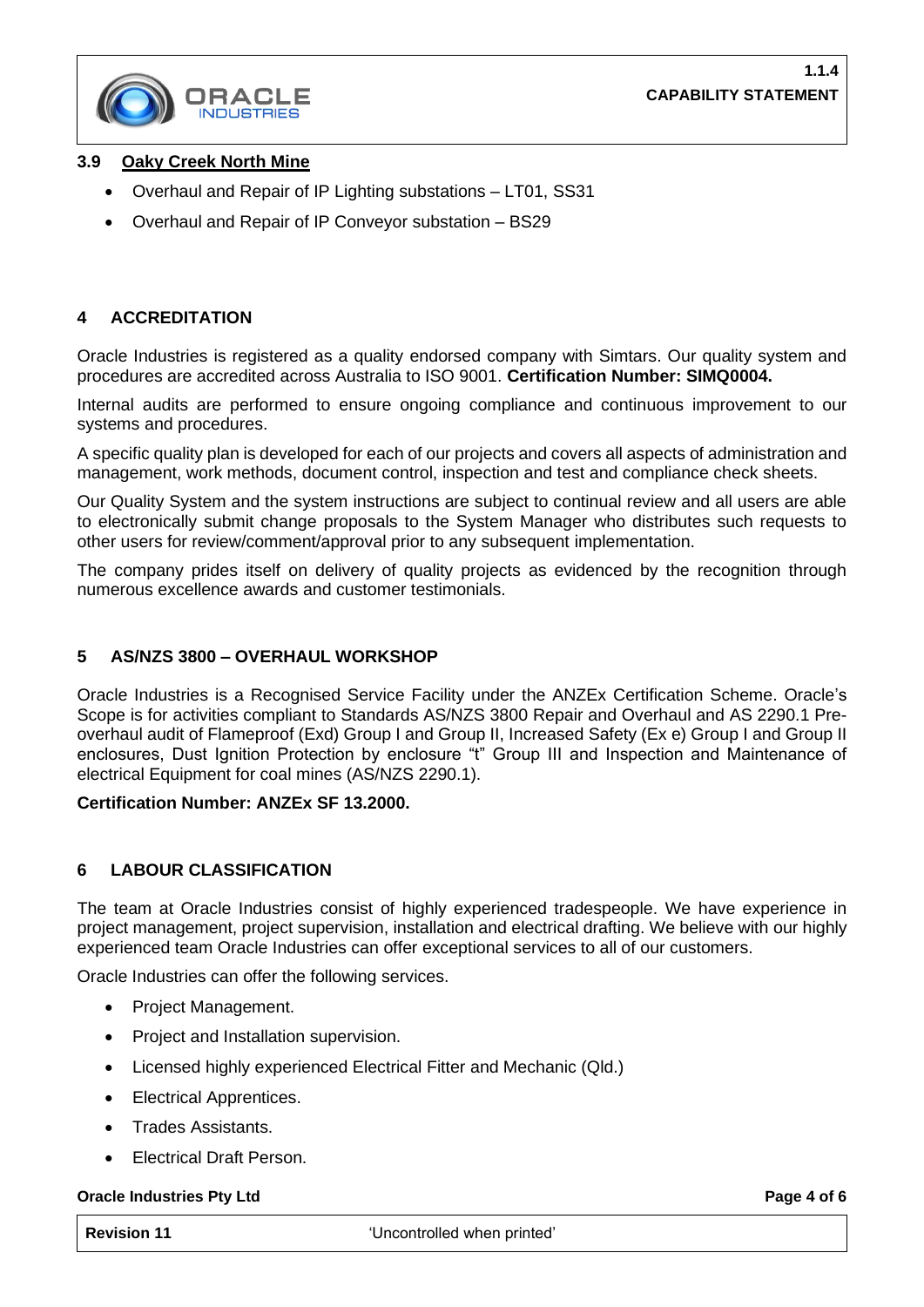

## **7 HIRE PLANT**

Oracle Industries have the ability to provide following hire plant & equipment:

- OAF001 600/650 CY (22m<sup>3</sup> / 150kW) FLP Auxiliary Fan
- OAF002 600/650 CY (22m<sup>3</sup> / 150kW) FLP Auxiliary Fan

## **8 TRAINING, SAFETY AND DRUG TESTING**

Oracle Industries employees are required to have all permit and /or certificates up to date at all times. Training is provided by both Third-Party suppliers and Inhouse. Oracle Industries has a proven track record with regard to safety. In our years of operation, we have no Lost Time Injuries or noncompliance of safety issues to report. Risk Assessments/SLAMS are mandatory for every job we undertake. Daily pre-start talks are also focused on safety in and around the workplace. All Oracle employees are inducted under the current client induction programme. No Oracle employees are allowed onto a client's site to perform work unless they have a site-specific induction

As part of our ISO9001 accreditation, we have implemented an Emergency Response Policy. It's mandatory that each employee participates in Evacuation Drills whilst in the Workshop. When reporting to work employees shall not have a concentration of drugs within their system and must undergo a drug test (Urine and/or Saliva) when requested. When reporting to work employees shall not have a Blood Alcohol level above 0.00% or the level set by the client and must undergo a breathalyser test when requested. All employees who will work on this project must read the Project Safety Management Plan and then ensure they fully understand and are aware of all Health and Safety procedures that are applicable. An electronic copy of our Safety Management Plan is available.

# **9 EMPLOYEES**

All employees have a common law duty towards themselves and fellow workers and to at large to work safely and or provide a safe work environment at all times.

Employees are therefore required to:

- Co-operate with and constructively participate in the Safety Management Plan.
- Comply with health and safety requirements which apply to an individual's work.
- Adhere to the site-specific health and safety policy.
- Adopt safe working practices and use required safety equipment.
- Ensure as far as is practicable that the work area is kept in an orderly condition and comply immediately with any directives regarding a safe place and safe system of work.
- Report all incidents and hazards.
- Conduct prestart checks on all vehicles or mobile equipment prior to use.
- Actively participate in Toolbox Talks.
- Provide at least 1 month notice of intention of taking Annual Leave so that arrangements can organised to lessen any effect on our clients.

#### **Oracle Industries Pty Ltd Page 5** of 6